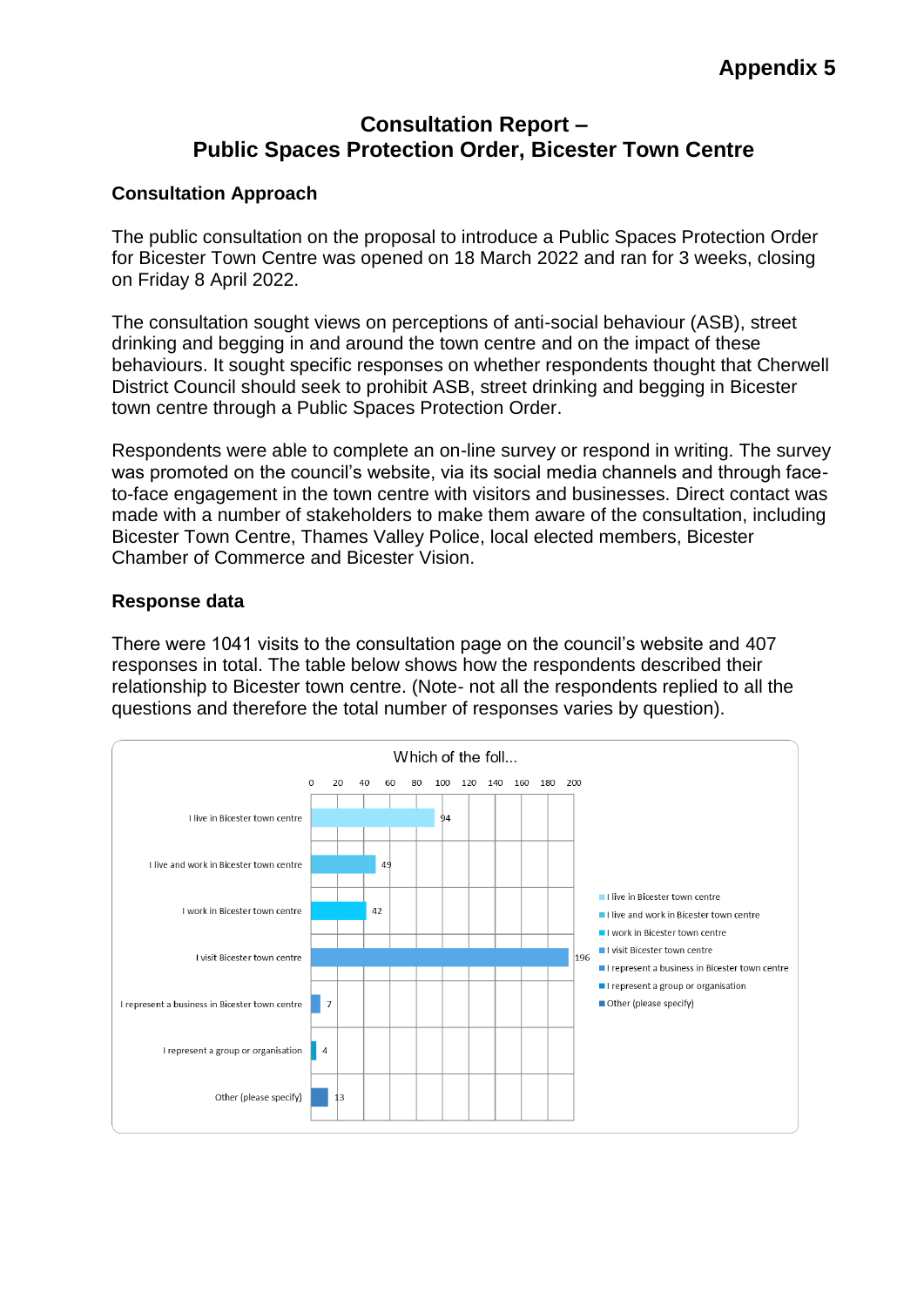# **Appendix 5**



## Age Profile of Respondents:

# **Analysis of Responses to Survey Questions on ASB**

Have you seen people (individual or groups) in Bicester town centre behaving in such a way that is likely to cause alarm or distress or concern for safety in the last 12 months?

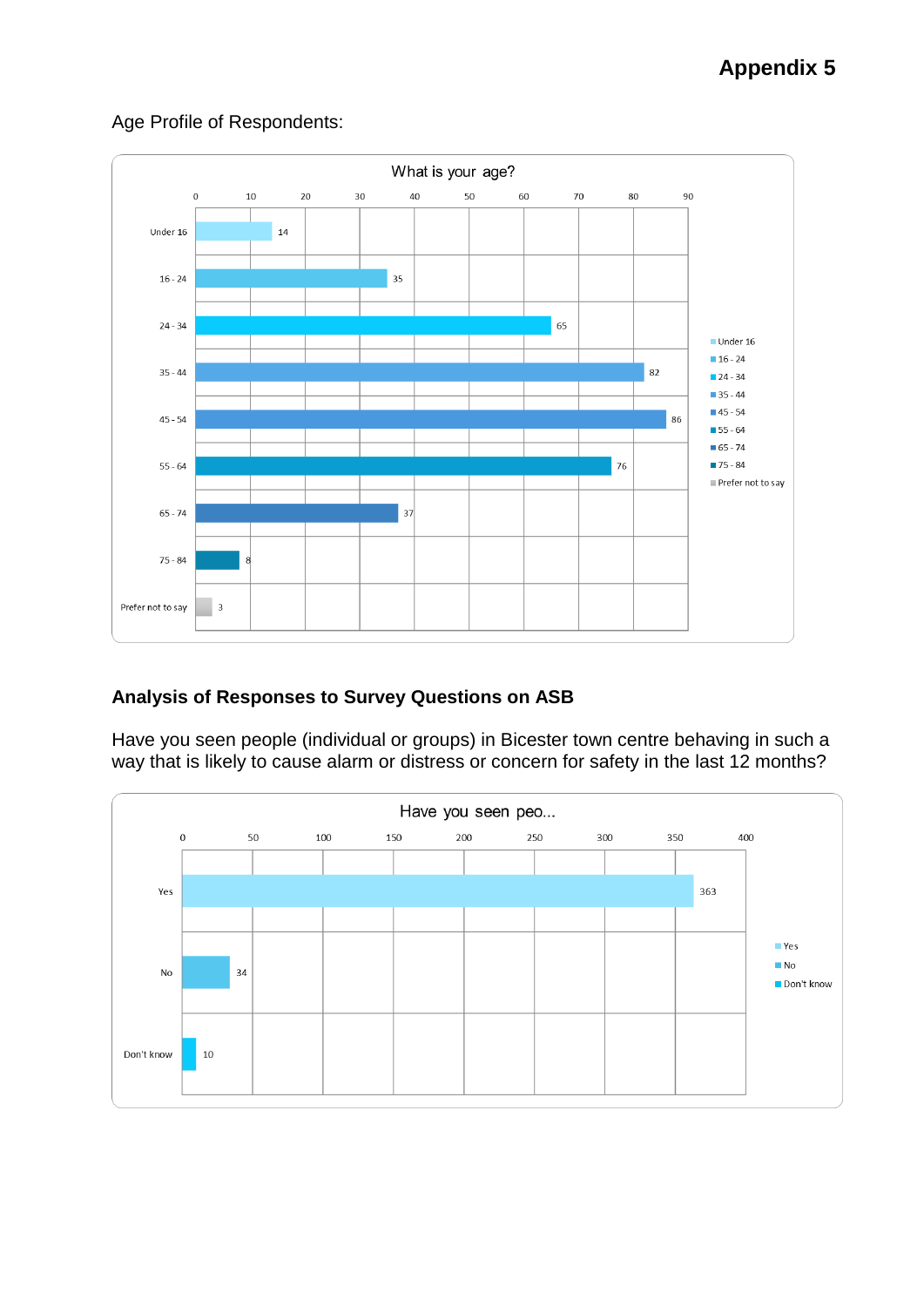

#### Have you been negatively affected by this issue in the last 12 months?

Should Cherwell District Council seek to prohibit anti-social behaviour in Bicester town centre through a Public Spaces Protection Orders (PSPO)?



Summary of Negative Responses:

There were 12 responses that disagreed that the council should introduce a PSPO prohibiting ASB in the town centre. Reasons given in the free text comments section of the survey for these responses are summarised below-

- Several respondents commented that further community or youth centres are needed to provide better facilities for young people or the homeless.
- 1 respondent commented on the need to improve the town centre.
- 1 respondent commented that a PSPO would be 'unnecessary overkill' and that it could impact in beggars and the homeless, making their lives more difficult.
- 1 respondent advocated doing more to investigate the cause of the issues and adopting a hybrid approach.
- 1 respondent commented that a PSPO will just move the problem elsewhere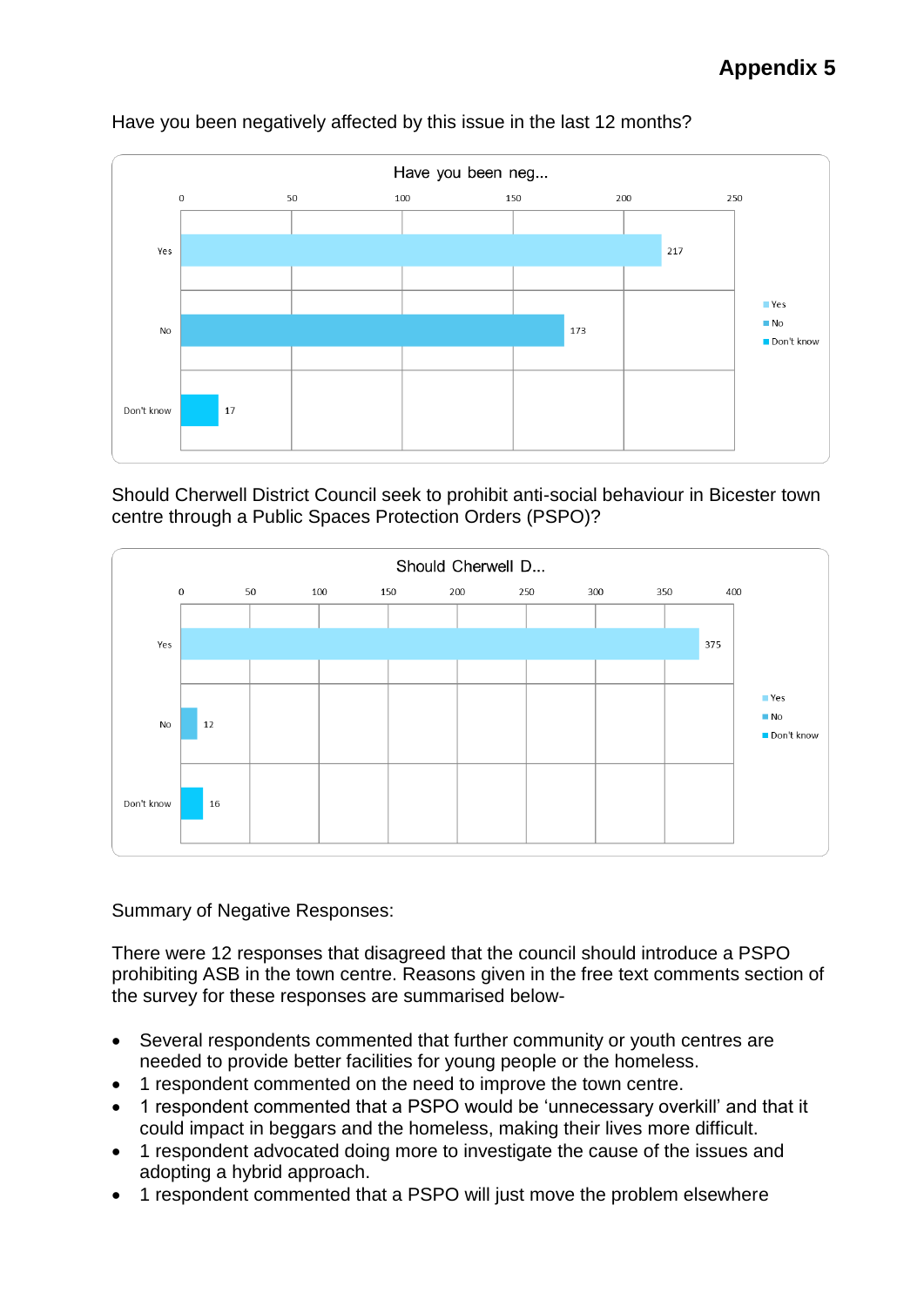- 1 respondent comment that a PSPO will give people a very negative view of Bicester Town Centre and that the PSPO would be a 'sledge hammer to crack a nut'.
- 1 respondent commented that there are no longer enough Police to carry out low level enforcement effectively, despite their best efforts and that there are already laws to prevent the behaviour subject to the proposed PSPO.
- 4 respondents commented that the Police and council should tackle the individuals causing the problem and not create general restrictions applying to everyone.
- 2 respondents commented on concerns about the potential for abuse of power or over-zealous enforcement.

# **Street Drinking**

Have you seen anti-social behaviour associated specifically with street drinking in the last 12 months in Bicester town centre?



#### Have you been negatively affected by this issue in the last 12 months?

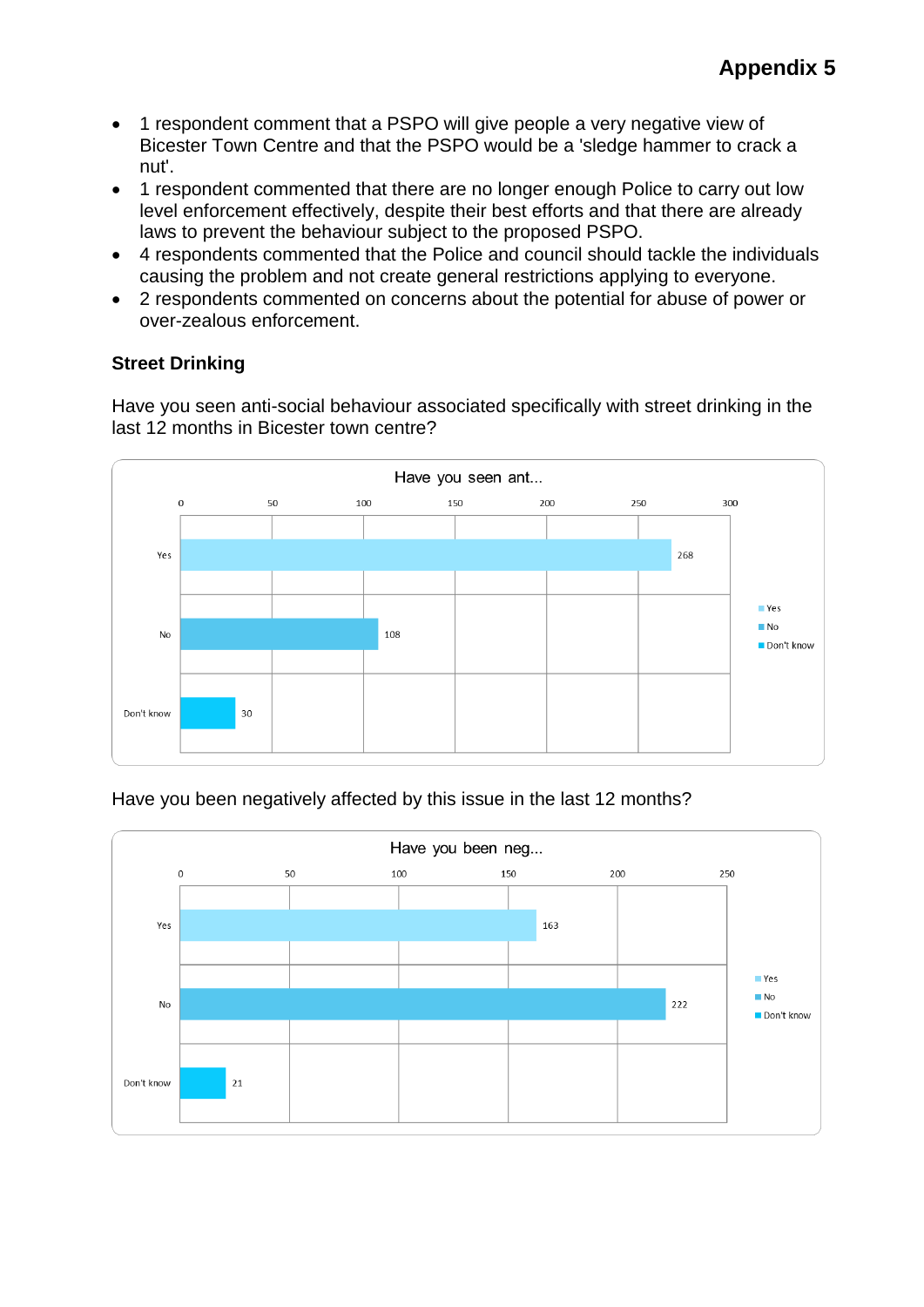#### Should Cherwell District Council seek to prohibit street drinking in Bicester town centre through a Public Spaces Protection Orders (PSPO)?



There were fewer comments in support of negative responses to the question of whether the council should introduce a prohibition on street drinking. Some of the comments duplicated the objections to the proposal to introduce a prohibition on ASB (e.g. that the individuals responsible for the behaviour should be targeted and a general prohibition was not necessary or fair on the wider population). The comments which specifically supported a negative response to the proposal to prohibit street drinking were:

- That 'Street Drinking' itself is not the issue, it is people coming out of Licensed Premises having been allowed to consume too much alcohol.
- That the Police have all the necessary powers already but do not have the resources to tackle the problems.
- That a PSPO would affect events in Garth park.

# **Begging**

Have you seen people begging in Bicester town centre in the last 12 months?